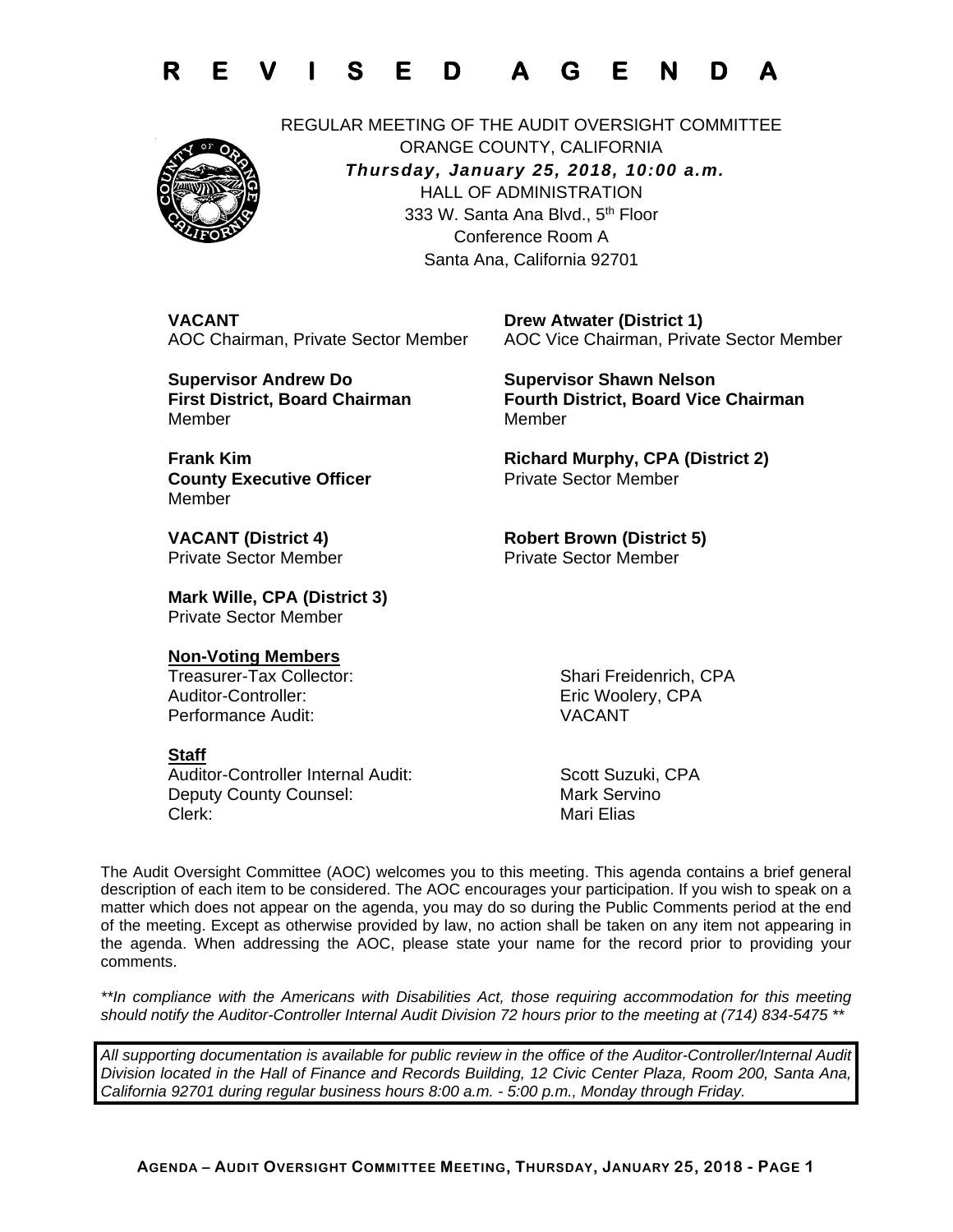# **R E V I S E D A G E N D A**

REGULAR MEETING OF THE AUDIT OVERSIGHT COMMITTEE ORANGE COUNTY, CALIFORNIA

### **10:00 A.M.**

- 
- 2. Approve Audit Oversight Committee Regular Meeting Minutes of September 28, 2017
- 3. Receive Oral Report on Required Communication from External Auditors
- 4. Receive Results of Review by AOC Vendor Evaluation Subcommittee Regarding Independent Auditing Firms for All Funds Audit Solicitation
- 5. Approve Recommendations Regarding Selection of Primary and Alternate Independent Auditing Firms to Be Presented to Board of Supervisors for Approval to Negotiate a Contract
- 6. Discussion on Status of Director of Performance Audit Vacancy and Role of the Function
- 7. Receive Oral Report on Countywide Cybersecurity Assessment and Audit Coordination. Provide Direction to Internal Audit Division.
- 8. Approve Auditor-Controller/Internal Audit Division's FY 2017- 18 1st Quarter Status Report for the Period July 1, 2017 through September 30, 2017 and approve 1st Quarter Executive Summary of Findings for the period July 1, 2017 through September 30, 2017
- 9. Approve 1st Quarter FY 2017-18 External Audit Activity Quarterly Status Report for the Quarter Ended September 30, 2017
- 10. Election of AOC Officers *Drew Atwater*

#### Speaker

1. Roll Call *Drew Atwater AOC Vice Chairman* 

> *Drew Atwater AOC Vice Chairman*

*Linda Hurley, CPA, Partner, Macias Gini & O'Connell* 

*Alice Sinclair, Auditor-Controller, Administration and Business Operations Manager* 

*Alice Sinclair, Auditor-Controller, Administration and Business Operations Manager* 

*Drew Atwater AOC Vice Chairman* 

*Joel Golub, OCIT, Chief Information Officer & Jake Margolis, OCIT, Chief Information Security Officer* 

*Scott Suzuki, CPA, Auditor-Controller, Acting Director of Internal Audit*

*Scott Suzuki, CPA, Auditor-Controller, Acting Director of Internal Audit*

*AOC Vice Chairman*